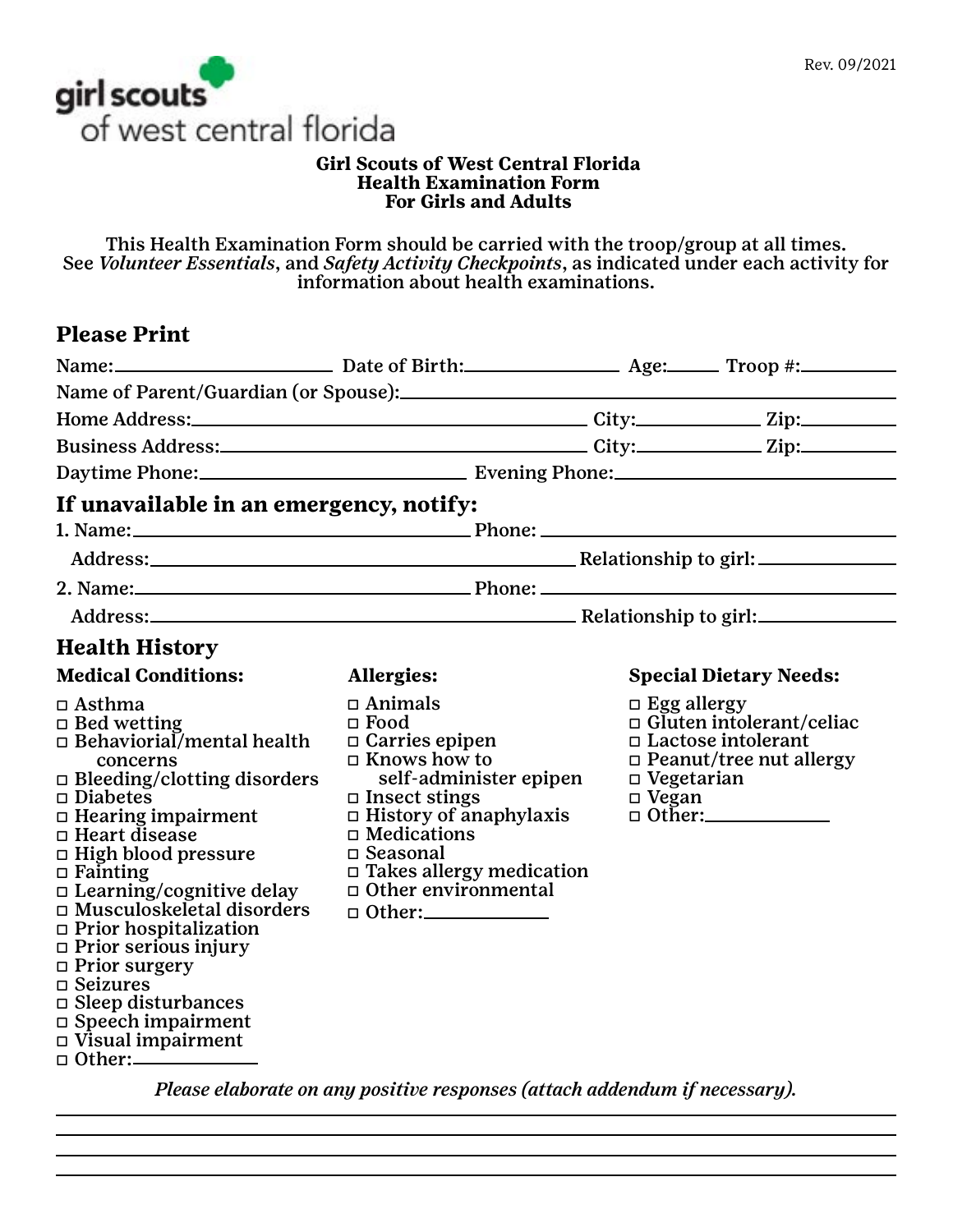# **Health History, Continued**

## **Medications/Vitamins/Supplements**

Please list any medications, vitamins, or supplements including their doses and frequency.

Will the parent/guardian be sending medication(s)?  $\Box$  Yes  $\Box$  No  $\Box$  Only if applicable *Medications must be in the original container/prescription container which includes the patient's name and medication instructions. Only send enough medication for the length of the activity. All instructions must be reviewed with the troop leader or first aider in advance of the activity.* 

## **Provider Information**

| Name of family physician/psychologist:                               | Phone: |
|----------------------------------------------------------------------|--------|
| Do you carry family medical/hospital insurance? $\Box$ Yes $\Box$ No |        |
| If yes, indicate carrier: Policy or Group #:                         |        |
| Note: Your family insurance is primary coverage.                     |        |

## **Immunization History**

Please indicate your girl's immunization status.

 $\Box$  No routine immunizations have been received.

 $\Box$  Some routine immunizations have been received. Which ones:

 $\Box$  All routine immunizations have been received.

# **Activities**

Please initial the following statements as applicable.

- My child may take part in swimming activities.
- Ear drops (alcohol/vinegar solution) may be administered after swimming.
- <u>Example 15 My child should be restricted from or have accomodations made for the</u> following activities:
- My child will have their own sunscreen.
- I understand that sunscreen will not be provided.

Additional comments: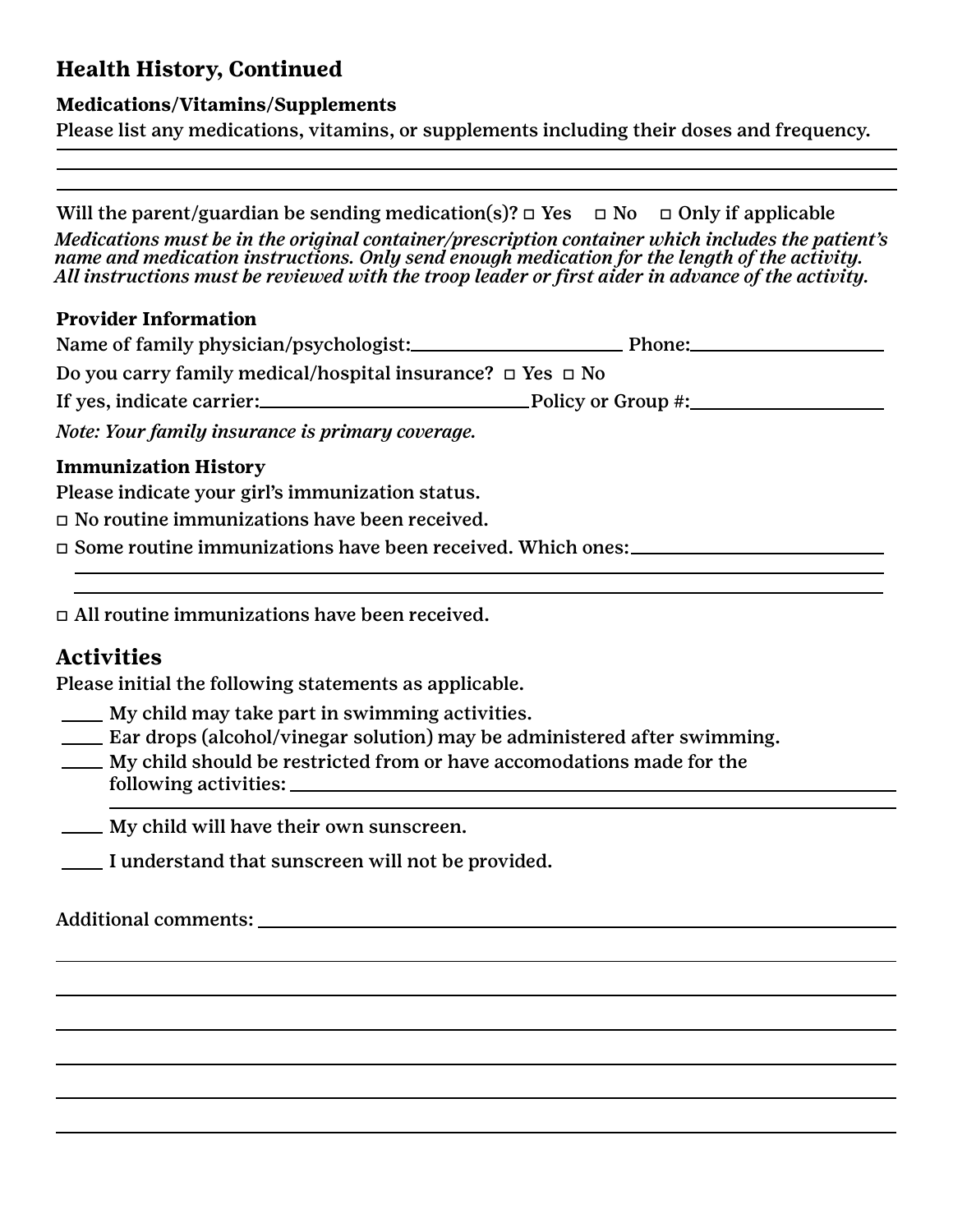## **Important: The following section must be completed for participation.**

This health history is correct so far as I know, and the person herein described has permission to engage in all activities except as noted by me.

### **COVID-19 Precaution**

COVID-19 is an extremely contagious virus that spreads easily through person-to-person contact. As with any social activity, participation in Girl Scouts could present the risk of contracting COVID-19. While Girl Scouts of West Central Florida takes every safety and preventative precaution, Girl Scouts of West Central Florida can in no way warrant that COVID-19 infection will not occur through participation in council programs. I accept full responsibility for my/my child's decision regarding safety protocols and exposure to COVID-19 risks, such as choosing not to wear masks or social distance regardless of my COVID-19 vaccination status.

Parent/Guardian Signature Date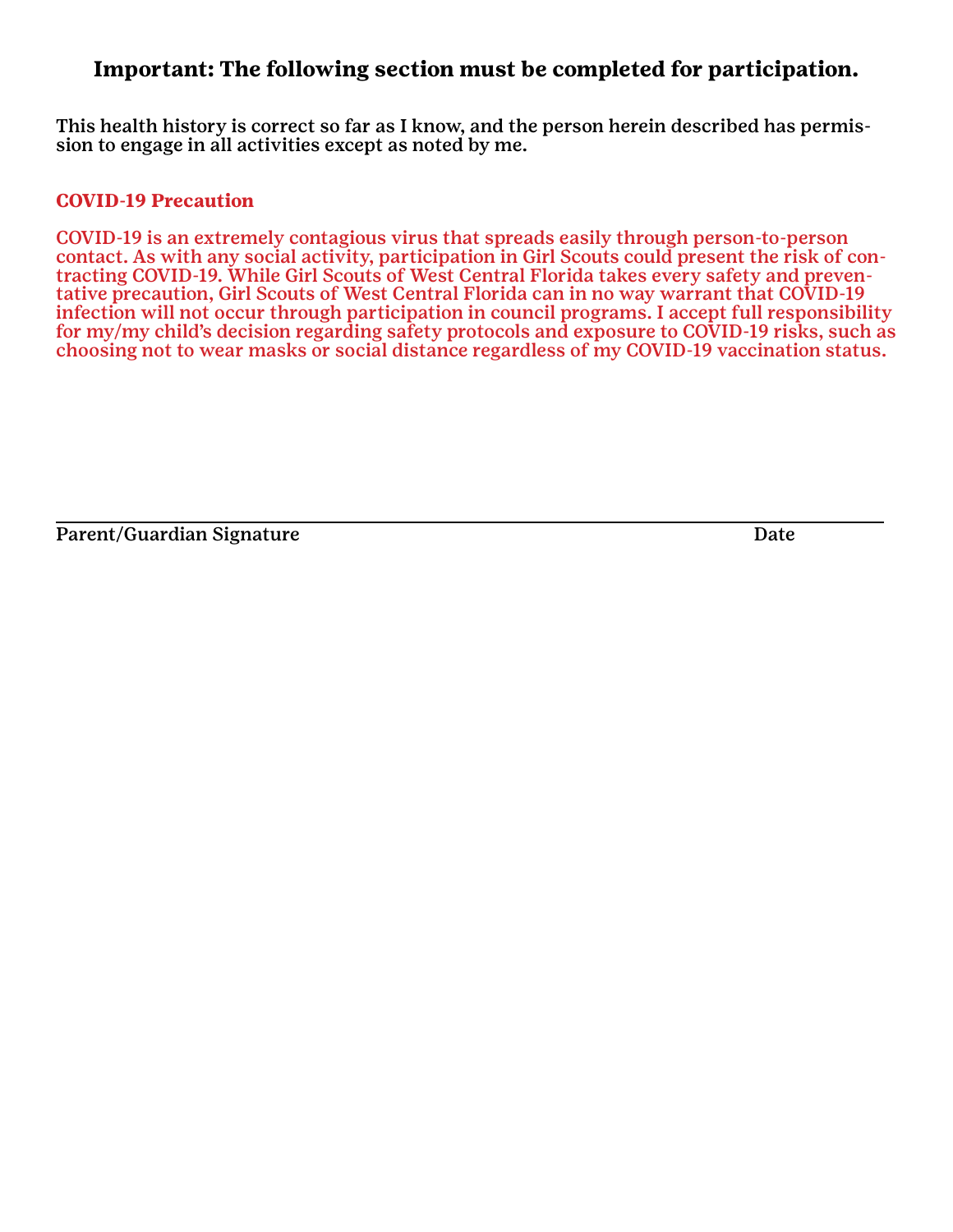

# **Adult/Volunteer Release & Waiver of Liability and Indemnity Agreement**

### **PLEASE READ CAREFULLY. THIS DOCUMENT AFFECTS YOUR LEGAL RIGHTS AND IS LEGALLY BINDING. BY SIGNING THIS AGREEMENT YOU ARE RELEASING GIRL SCOUTS OF WEST CENTRAL FLORIDA FROM ALL LIABILITY AND FOREVER GIVING UP ANY CLAIMS THEREFOR**

### **Acknowledgment of Volunteer Status**

As a volunteer, I acknowledge and agree I am not an employee of Girl Scouts of West Central Florida. I acknowledge and agree that I will not receive any compensation or benefit for my participation in volunteer Programs, nor will I be eligible for any coverage under the Workers' Compensation laws of Florida.

| Signature of Volunteer/adult: | Date: |  |  |
|-------------------------------|-------|--|--|
|                               |       |  |  |
| Print Name:                   |       |  |  |

### **Assumption of Risk**

I acknowledge and agree that any use of Girl Scouts of West Central Florida facilities, services, equipment and premises ("Facilities") and any participation in Girl Scouts of West Central Florida programs and activities ("Programs") comes with inherent risks including, but in no way limited to: (1) moderate and severe personal injury, (2) property damage, (3) disability, (4) death, and (5) sickness or disease including, without limitation, COVID-19. I voluntarily accept and assume full responsibility for these risks as well as any and all other risks of the use of Facilities and participation in Programs. I agree that I have full knowledge of the nature and extent of all such risks and am not relying on all such risks being described in this document.

### **Waiver, Release, Indemnification & Covenant Not to Sue**

In consideration of the use of Facilities and participation in Programs I, the undersigned, agree that Girl Scouts of West Central Florida, its officers, directors, agents, employees, volunteers, insurers and representatives ("Releasees") will not be liable for any personal injury, property damage, disability, death, sickness or disease incurred by myself, my family members, dependents, or guests, including minors, however occurring including, but not limited to the negligence of Releasees. I understand that I will be solely responsible for any loss or damage, including personal injury, property damage, disability, death, sickness or disease sustained from the use of Facilities and participation in Programs.

I further agree, on behalf of myself and any and all legal successors and proxies, to release and **HEREBY DO RELEASE,**  WAIVE AND COVENANT NOT TO SUE Releasees from any causes of action, claims, suits, liabilities or demands of any nature whatsoever including, but in no way limited to, claims of negligence, which I and any and all legal successors and proxies may have, now or in the future, against Releasees on account of personal injury, property damage, disability, death, sickness, diseases or accident of any kind, arising out of or in any way related to the use of Facilities or participation in Programs, whether that participation is supervised or unsupervised, however the injury or damage occurs, including, but not limited to the negligence of Releasees.

In further consideration of the use of Facilities and participation in Programs, I agree to **INDEMNIFY AND HOLD HARMLESS** Releasees from any and all causes of action, claims, demands, losses, suits, liabilities or costs of any nature whatsoever, including claims of negligence, arising out of or in any way related to the use of Facilities and participation in Programs by myself, my family members, dependents or guests, including any minors.

Signature Name (Print Clearly)

Date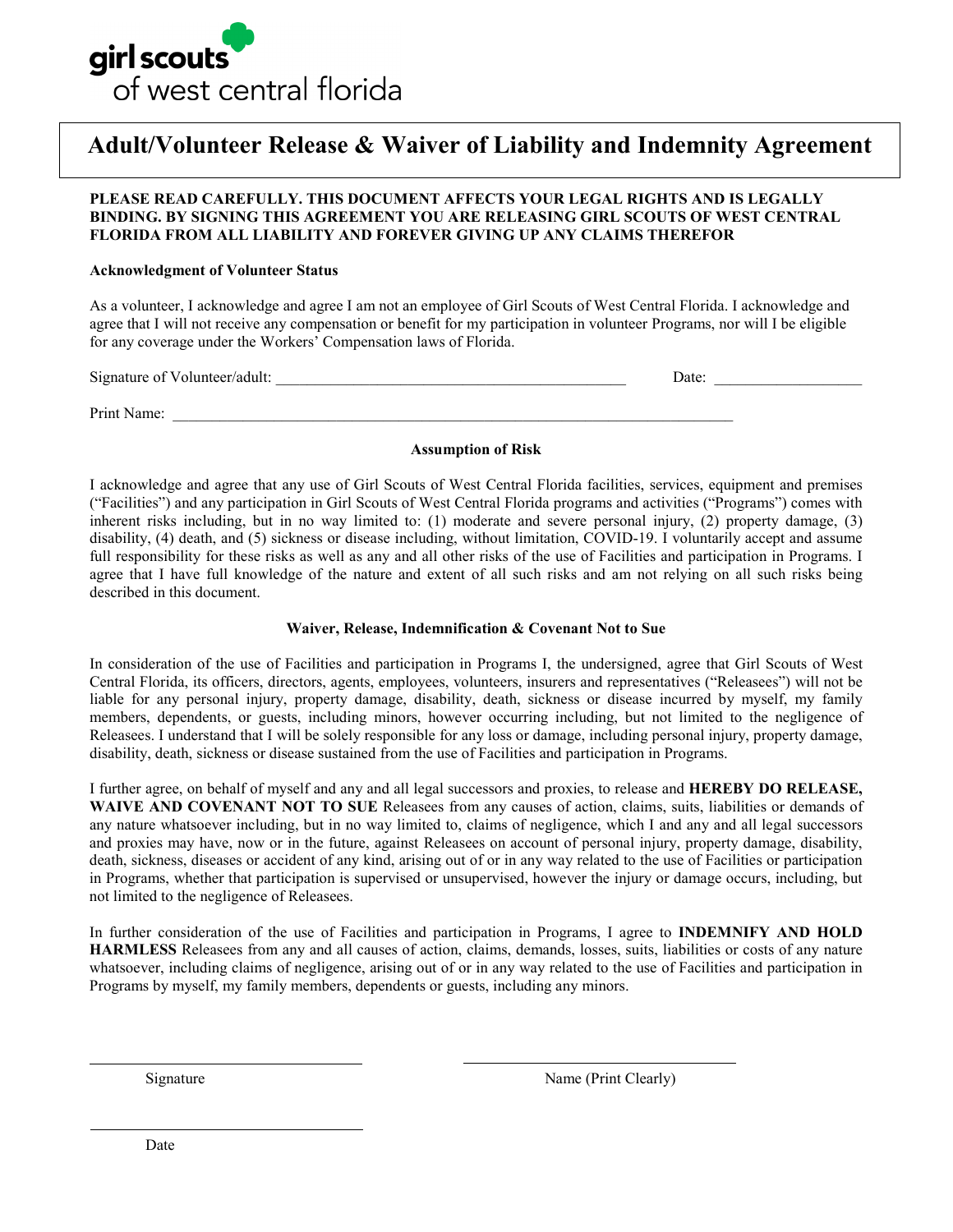# Minor Participant Waiver, Release, Indemnification of All Claims & Covenant Not to Sue

**NOTICE TO THE MINOR CHILD'S NATURAL GUARDIAN: READ THIS FORM COMPLETELY AND CAREFULLY. YOU ARE AGREEING TO LET YOUR MINOR CHILD ENGAGE IN A POTENTIALLY DANGEROUS ACTIVITY. YOU ARE AGREEING THAT, EVEN IF GIRL SCOUTS OF WEST CENTRAL FLORIDA USES REASONABLE CARE IN PROVIDING THIS ACTIVITY, THERE IS A CHANCE YOUR CHILD MAY BE SERIOUSLY INJURED OR KILLED BY PARTICIPATING IN THIS ACTIVITY BECAUSE THERE ARE CERTAIN DANGERS INHERENT IN THE ACTIVITY WHICH CANNOT BE AVOIDED OR ELIMINATED. BY SIGNING THIS FORM YOU ARE GIVING UP YOUR CHILD'S RIGHT AND YOUR RIGHT TO RECOVER FROM GIRL SCOUTS OF WEST CENTRAL FLORIDA IN A LAWSUIT FOR ANY PERSONAL INJURY, INCLUDING DEATH, TO YOUR CHILD OR ANY PROPERTY DAMAGE THAT RESULTS FROM THE RISKS THAT ARE A NATURAL PART OF THE ACTIVITY. YOU HAVE THE RIGHT TO REFUSE TO SIGN THIS FORM, AND GIRL SCOUTS OF WEST CENTRAL FLORIDA HAS THE RIGHT TO REFUSE TO LET YOUR CHILD PARTICIPATE IF YOU DO NOT SIGN THIS FORM.**

### **Assumption of Risk**

I, in my legal capacity as the parent/guardian of the minor named below ("Minor"), acknowledge and agree that any use of Girl Scouts of West Central Florida facilities, services, equipment and premises ("Facilities") and any participation in Girl Scouts of West Central Florida programs and activities ("Programs") comes with inherent risks including, but in no way limited to: (1) moderate and severe personal injury, (2) property damage, (3) disability, (4) death, and (5) sickness or disease including, without limitation, COVID-19. I voluntarily, for myself and Minor, accept and assume full responsibility for these risks as well as any and all other risks of the use of Facilities and participation in Programs. I agree that I have full knowledge of the nature and extent of all such risks and am not relying on all such risks being described in this document.

### **Waiver, Release, Indemnification & Covenant Not to Sue**

In consideration of Minor's use of Facilities and participation in Programs I, in my legal capacity as parent/guardian of Minor, agree on behalf of myself and Minor that Girl Scouts of West Central Florida, its officers, directors, agents, employees, volunteers, insurers and representatives ("Releasees") will not be liable for any personal injury, property damage, disability, death, sickness or disease incurred by Minor, however occurring including, but not limited to, the negligence of Releasees. I understand that Minor and I will be solely responsible for any loss or damage, including personal injury, property damage, disability, death, sickness or disease sustained from the use of Facilities and participation in Programs.

I further agree, in my legal capacity as the parent/guardian of Minor, on behalf of Minor, myself, and any and all legal successors and proxies, to release and **HEREBY DO RELEASE, WAIVE AND COVENANT NOT TO SUE** Releasees from any causes of action, claims, suits, liabilities or demands of any nature whatsoever including, but in no way limited to, claims of negligence, which Minor, myself, and any and all legal successors and proxies may have, now or in the future, against Releasees on account of personal injury, property damage, disability, death, sickness, disease or accident of any kind, arising out of or in any way related to the use of Facilities or participation in Programs, whether that participation is supervised or unsupervised, however the injury or damage occurs, including, but not limited to, the negligence of Releasees.